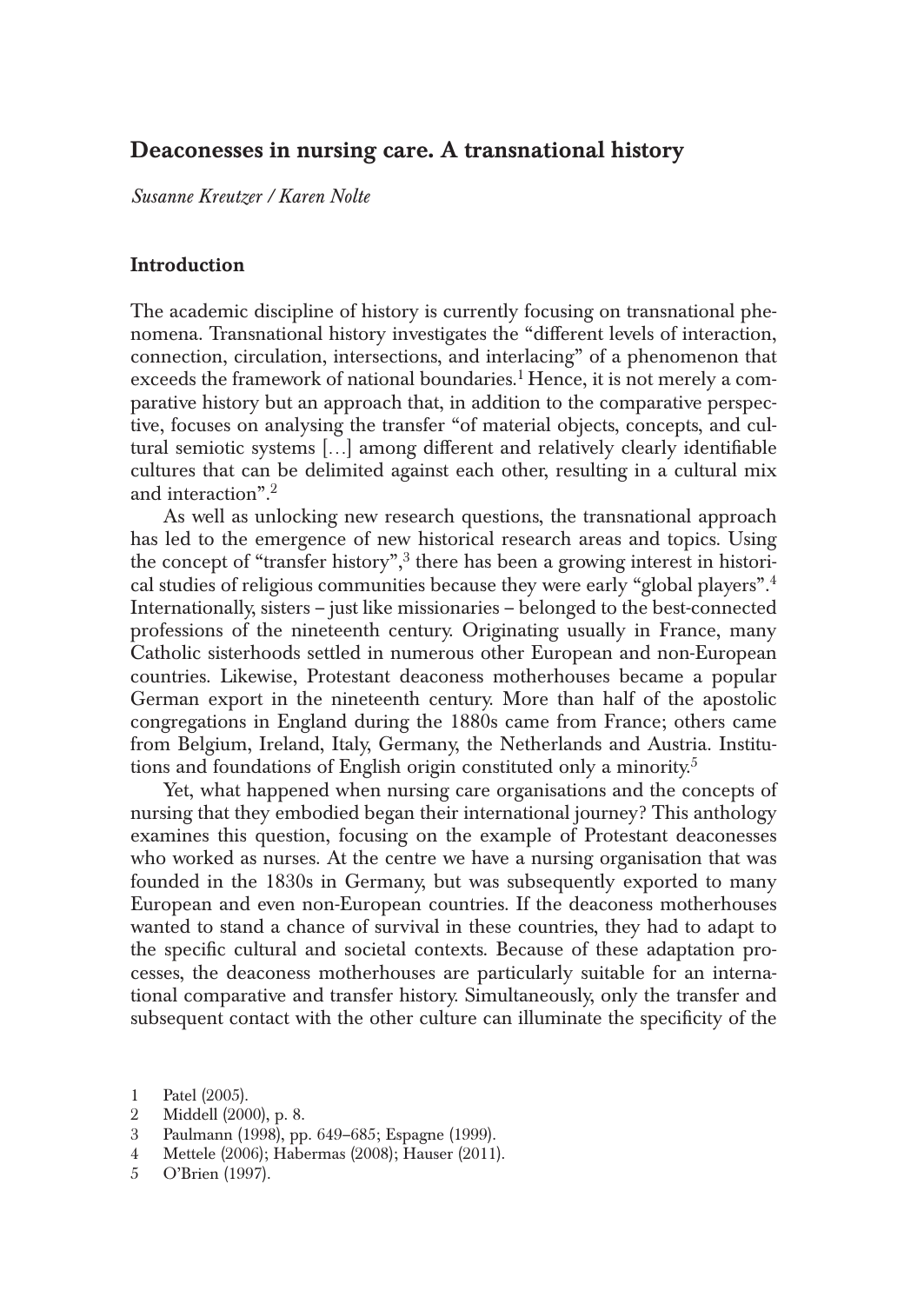various traditions of nursing that had been shaped within their own nations and were now engaged in a transfer abroad.

## The foundation of the model of deaconesses in Kaiserswerth, Germany

The community of deaconesses was conceptualised during the first half of the nineteenth century by the pastor Theodor Fliedner (1800–1864) in Kaiserswerth near Düsseldorf. From the outset it could be regarded as a "transnational space".6 Young women from petit bourgeois and lower classes moved from all parts of Germany to Kaiserswerth to be trained in nursing care.7 After a brief but thorough training period covering the care of body and soul, they were sent out to work in hospitals, clinics, community care, and private care in all parts of the German Reich, but also to other countries. Fliedner's concept of a community of deaconesses followed the model of the Catholic *Sisters of Mercy* and simultaneously recalled early Christian traditions of female work within the parish.

The Protestant motherhouse system regarded itself as a community of faith, service and life for unmarried women. It was based on the simple principle of exchange: the young women received thorough training and the security of lifelong provision for retirement, if they in return were willing to dedicate their lives completely to service in the community and to work with people who were unwell and in need.8 In this way, the motherhouse assumed parental custody and control over the young women. The leaders of the motherhouse were the principals, i. e. a married couple. In Fliedner's model it was the theological principal and his wife (later the Mother Superior) who served the community as "parents". The sisters were regarded as the daughters of the motherhouse. In nineteenth-century Germany, belonging to such a surrogate family was a crucial prerequisite for guaranteeing the necessary amount of respectability for young unmarried women living and working away from their original families. In contrast to Catholic nuns, who bound themselves to their order with a vow, deaconesses could leave the community again. However, the leaders of the motherhouse were interested in binding the thoroughly trained deaconesses to the community for their entire lifetime.

The work of the deaconesses took place in the context of Protestant efforts to solve the *social question* that, as a result of industrialisation, was becoming more pressing in the nineteenth century. The work of the deaconesses was conceptualised as aid provided as part of the so-called *Inner Mission* to the impoverished population. Fliedner and other protagonists of the *Inner Mission* believed that poverty and disease could largely be attributed to a lack of faith. For that reason the deaconesses had to take care not only of the physical but also the spiritual well-being of their patients. Joint care of body and soul was

<sup>6</sup> Soine (2013).

<sup>7</sup> Schmidt (1998).

<sup>8</sup> Köser (2006); Schmidt (2005), pp. 33–44.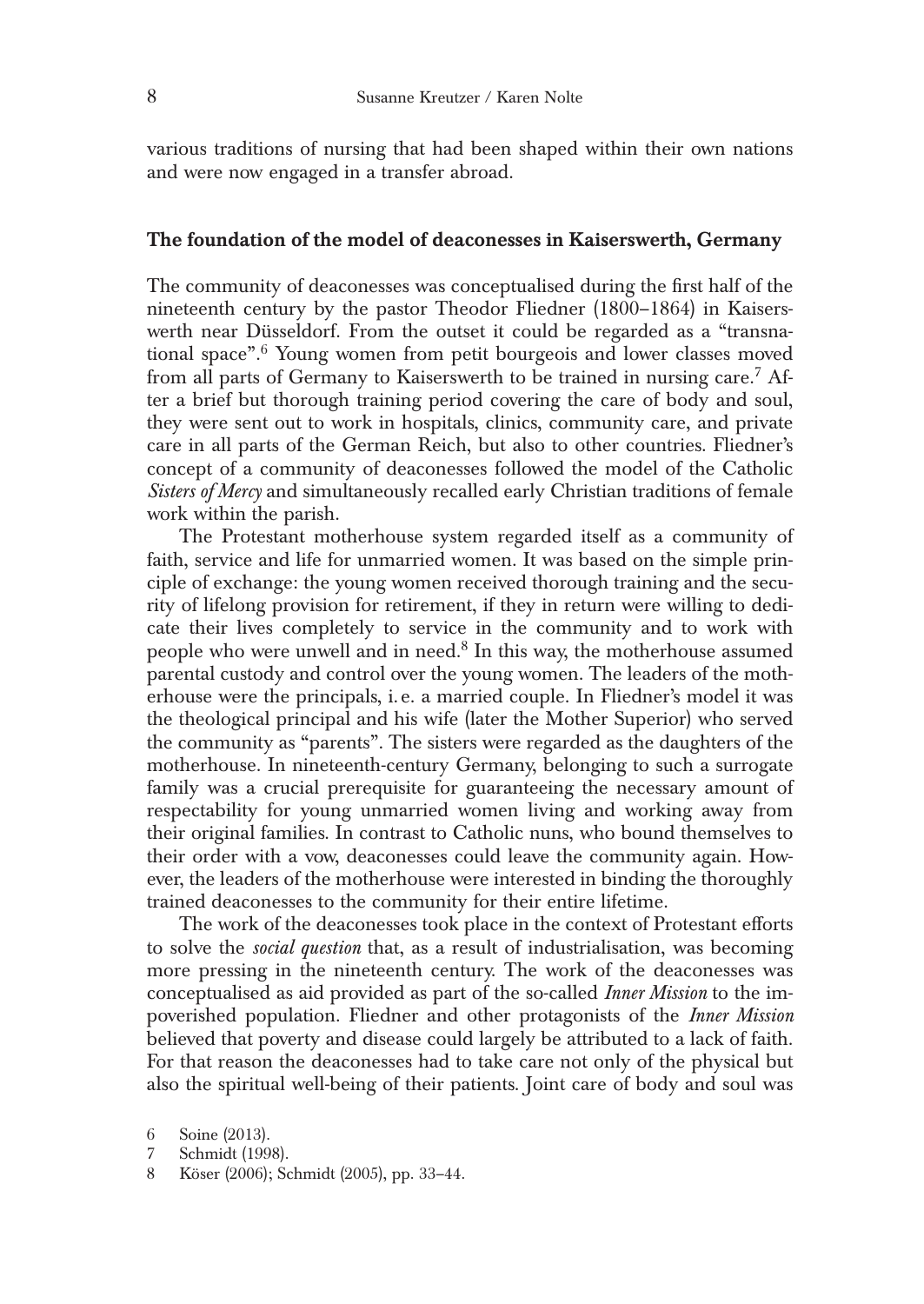the key to the deaconesses' understanding of nursing care. In addition to nursing care, the deaconesses were also engaged in numerous areas of welfare, education, and community work.<sup>9</sup>

In other countries, deaconesses were also used to remedy social shortcomings, to take care of Protestant parishes, and to lead the 'heathens' to the Christian faith. Thus, as early as the middle of the nineteenth century, the first deaconesses were sent to Palestine and to the Lebanon as part of the so-called *Outer Mission* or placement abroad.<sup>10</sup> The idea was to perform the same missionary work as the *Inner Mission*, but in another country or "outside". Not only in the German speaking regions but also in many other countries, institutions for deaconesses were founded, following the model in Kaiserswerth. Sometimes the initiative for these houses came from German motherhouses; sometimes local women used the Kaiserswerth concept to set up the institutions.

The evaluation of the deaconess model is highly controversial among scholars. The studies on the history of deaconesses in nursing care that were published in the 1990s emerged within the context of research on women and followed the parameters of emancipation and self-determination current at that time. Hence, these studies emphasise the normative constraints and repressive patriarchal character of the communities of deaconesses.11 This thesis of suppression, however, adheres to a one-dimensional concept of power and does not explain why so many young women joined the community of deaconesses. In recent years there have been an increasing number of studies that have analysed the internal logic of the communities of deaconesses. For instance, the theologian Silke Köser follows Max Weber in her argument that a power relationship has to be borne by both parties: the rulers and the ruled. She shows how the principal couple at the deaconess motherhouse in Kaiserswerth managed to establish the hierarchical structure and subsequently the power of the principals in the deaconess motherhouse by creating a specific motherhouse culture and a collective deaconess identity. According to Köser, crucial factors in establishing this "collective identity" were the specific dress of the deaconesses, the initiation of the deaconesses through a confirmation ceremony, the celebration of the community through continuous correspondence with the nurses who worked elsewhere and, finally, the regular return of deaconesses to the motherhouse.<sup>12</sup>

In addition, the nursing care provided by the deaconesses has been more closely analysed in recent years. These studies reveal that in the Christian tradition, nurses enjoyed a high level of autonomy and appreciation.<sup>13</sup> In particular, this applied to the institutions belonging to the motherhouse, which had been set up by communities of sisters who thus also owned them. In these

<sup>9</sup> Nolte (2013), pp. 167–82.

<sup>10</sup> Kaminsky (2010); Habermas (2008).

<sup>11</sup> Bischoff (1994); Schmidt (2005).

<sup>12</sup> Köser (2006).

<sup>13</sup> Kreutzer (2014); Nolte (2013); Weber-Reich (2003).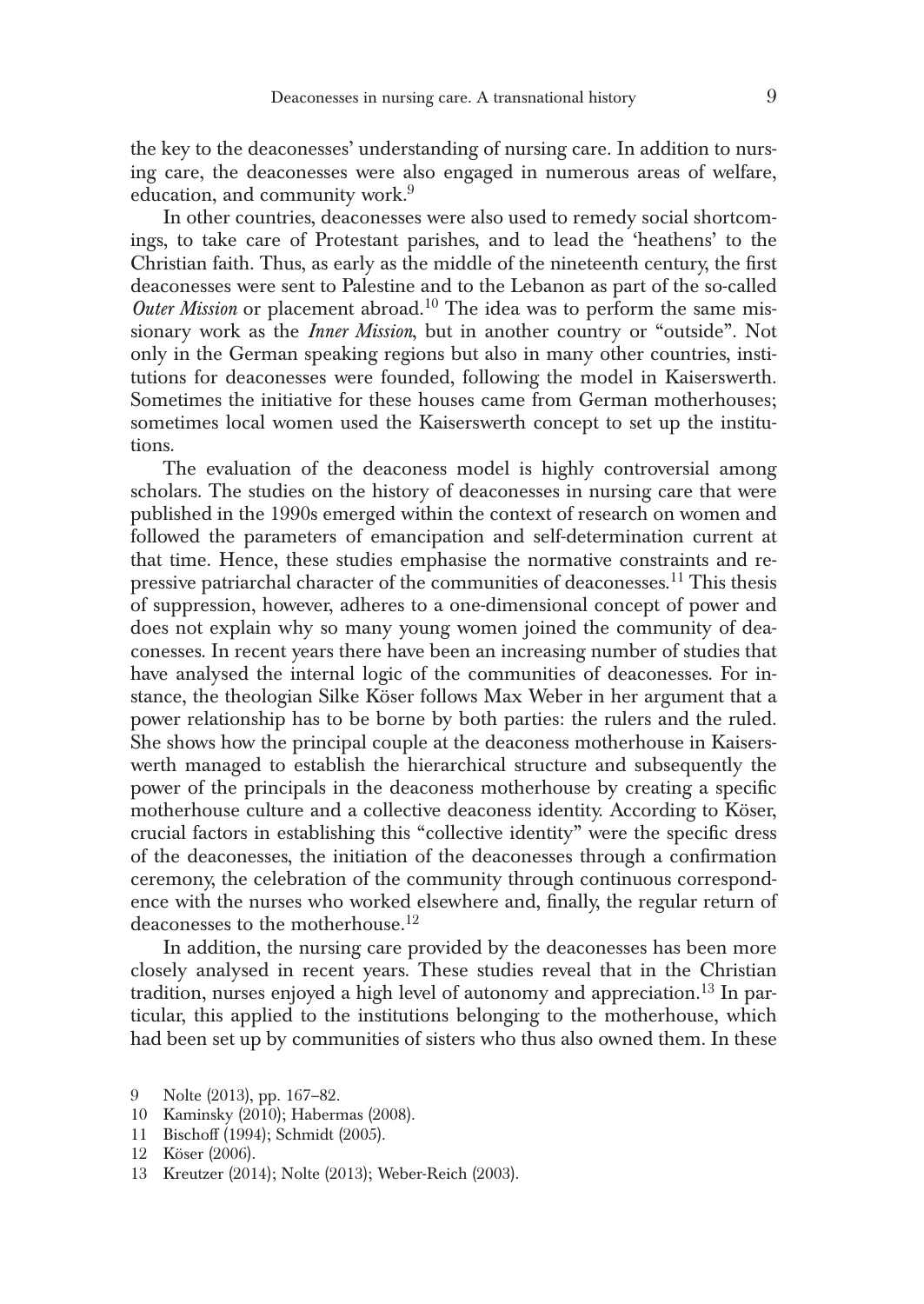houses, the physicians did not manage to assert their claim to leadership until late into the second half of the twentieth century.<sup>14</sup> In addition, the Christian understanding of disease gave the carers a high status because, according to this concept, disease affected not only the body but also the soul of the patients. At the end of the nineteenth century, physicians increasingly focussed on the physical aspect of a disease, i. e. its symptoms, diagnosis, and treatment, while the nurses' task was to consider the personality of the patient as a whole. Due to the significance given to personal attention and the efforts to provide spiritual counsel, the nursing staff secured its own autonomous and highly respected area of duty. For this reason, the relationship between nurses and doctors was not regarded as hierarchical but as complementary, and the work of the nursing staff was situated between the tasks of the physicians and the pastors.

So far, there has been no systematic study of the extent to which this model was transferred to other countries and adapted to the new surroundings. There has been some research on the history of deaconesses in nursing care and the organisation of the motherhouses in several individual countries. There are also some initial comparative studies available that address the transfer of the communities of deaconesses, emphasising nursing care in the Scandinavian countries and the United States.<sup>15</sup> However, a systematic, comparative perspective on the transnational development of the communities is lacking. In which countries did deaconess motherhouses successfully establish themselves? Where were they doomed to fail and how can we explain the differences? To what extent was the German model adapted to the new national context during the transfer process and which social factors had an impact? Of particular interest are the different gender relationships, the frameworks provided by welfare states, and the dominant denomination in the various countries. Looking at these issues, we will link the history of deaconesses to overarching issues in the history of the respective societies.

Research on the history of deaconesses in nursing care is conducted in various disciplines: history, history of medicine, history of nursing care, and in diaconal institutions. The differences in research situations and research questions are reflected in the present publication. The goal of this book is to provide a single space for a dialogue between the multifaceted research projects. It is structured as follows:

14 Schmuhl (2003).

<sup>15</sup> Andersson (2002); Christiansson (2006); Kreutzer (2010); Kreutzer (2012); Malchau-Dietz (2013); Markkola (2011); Markkola (2013); Martinsen (1984); Nelson (2001); Okkenhaug (2013); Soine (2013).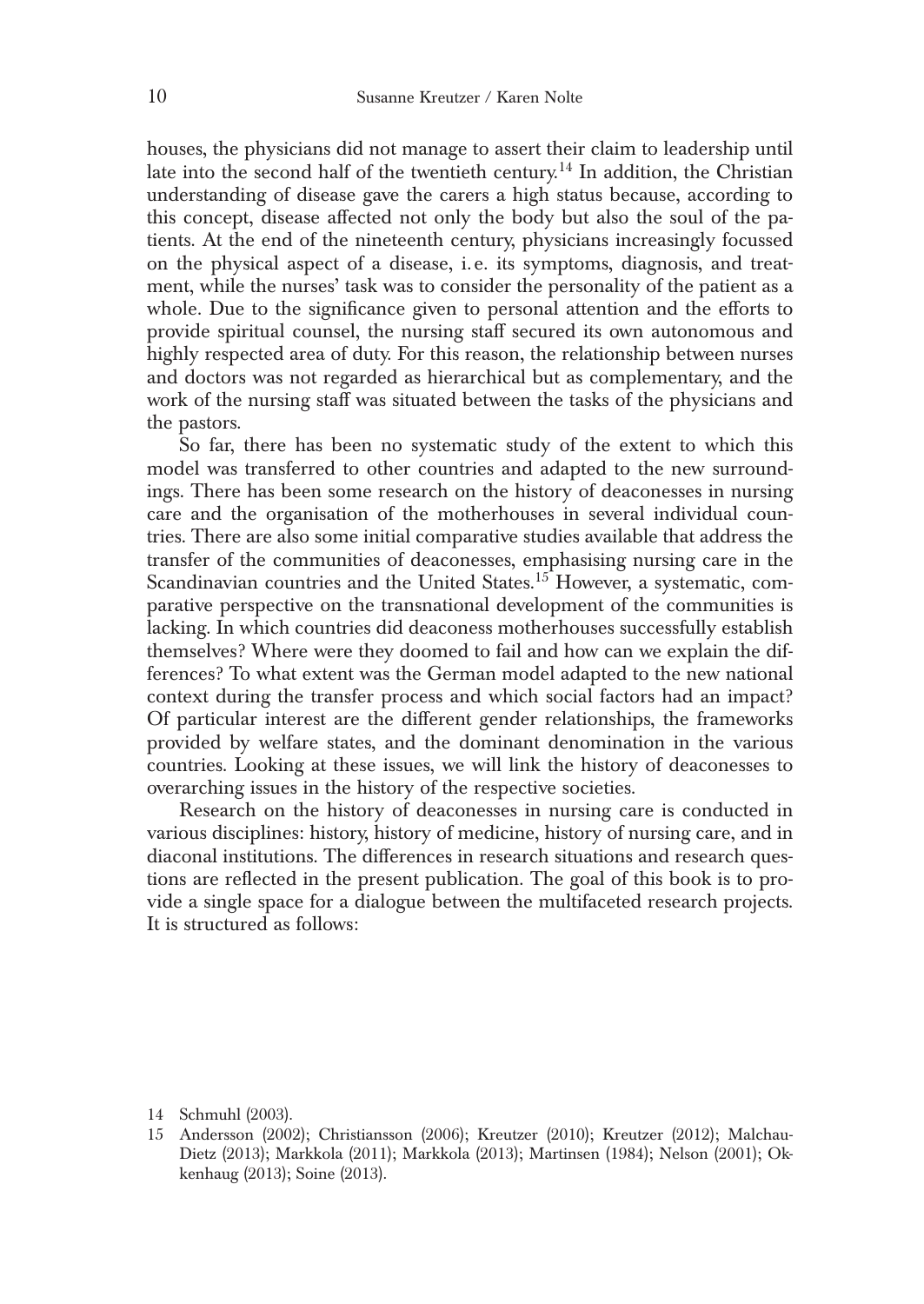#### Germany – Foundation era of German deaconess motherhouses

*Karen Nolte*'s article, in the first part of this volume, draws on Köser and discusses the self-understanding and everyday practice in nursing care experienced by the deaconesses in Kaiserswerth. In the German social and historical context, the life and working model of a deaconess was attractive not only because of the comparatively good training and "womb-to-tomb" social security it provided for women, but also because of the deaconesses' competencies, which allowed them to exceed professional boundaries in their everyday work. After all, these boundaries were regularly redefined in the regulations and instructions because of the practical experiences the deaconesses shared with their principals.

Deaconesses worked in all areas of nursing, as *Annett Büttner* illustrates in her article on the work of deaconesses in voluntary nursing care on the battlefield. She shows that denominational nurses played a pioneering role in the development and establishment of voluntary war nursing in the nineteenth century. Büttner describes the incredible challenges that the sisters and brothers had to face in the daily reality of war. By standing the test of the field, however, they increased acceptance of voluntary nursing on the battlefield. Furthermore, secular nursing care on the battlefield in Germany was organised following the denominational model.

*Matthias Honold* investigates the specific understanding of nursing care that emerged in the institution for deaconesses in Neuendettelsau, which had been founded in 1854 by the pastor Wilhelm Löhe (1808–1872). It was the first deaconess motherhouse to be founded in the countryside rather than in a town. Indeed, Löhe was inspired by the Kaiserswerth model when he founded his community of deaconesses. Yet, in contrast to Kaiserswerth, Neuendettelsau also welcomed and trained women who did not want to become deaconesses. In addition, the institution in Neuendettelsau focussed more on theoretical aspects in its curriculum.

#### Outer Mission – The transfer to Palestine

The second part of the book deals with the work of deaconesses in the Outer Mission in Jerusalem. *Uwe Kaminsky* introduces the deployment of Kaiserswerth deaconesses in Jerusalem as part of their *Orientarbeit* (*work in the Orient*). The purpose of this work overseas was not to convert the heathens but to strengthen the Christian communities that were already there by building hospitals, orphanages and schools. While the efforts to win new deaconesses from the local population in Jerusalem were hardly successful, in Germany the *Orientarbeit* had a strong promotional effect. Kaiserswerth's work in the 'Holy Land' not only prompted people to donate money, it also boosted the attractiveness of the deaconess model, in particular for daughters from the higher social classes.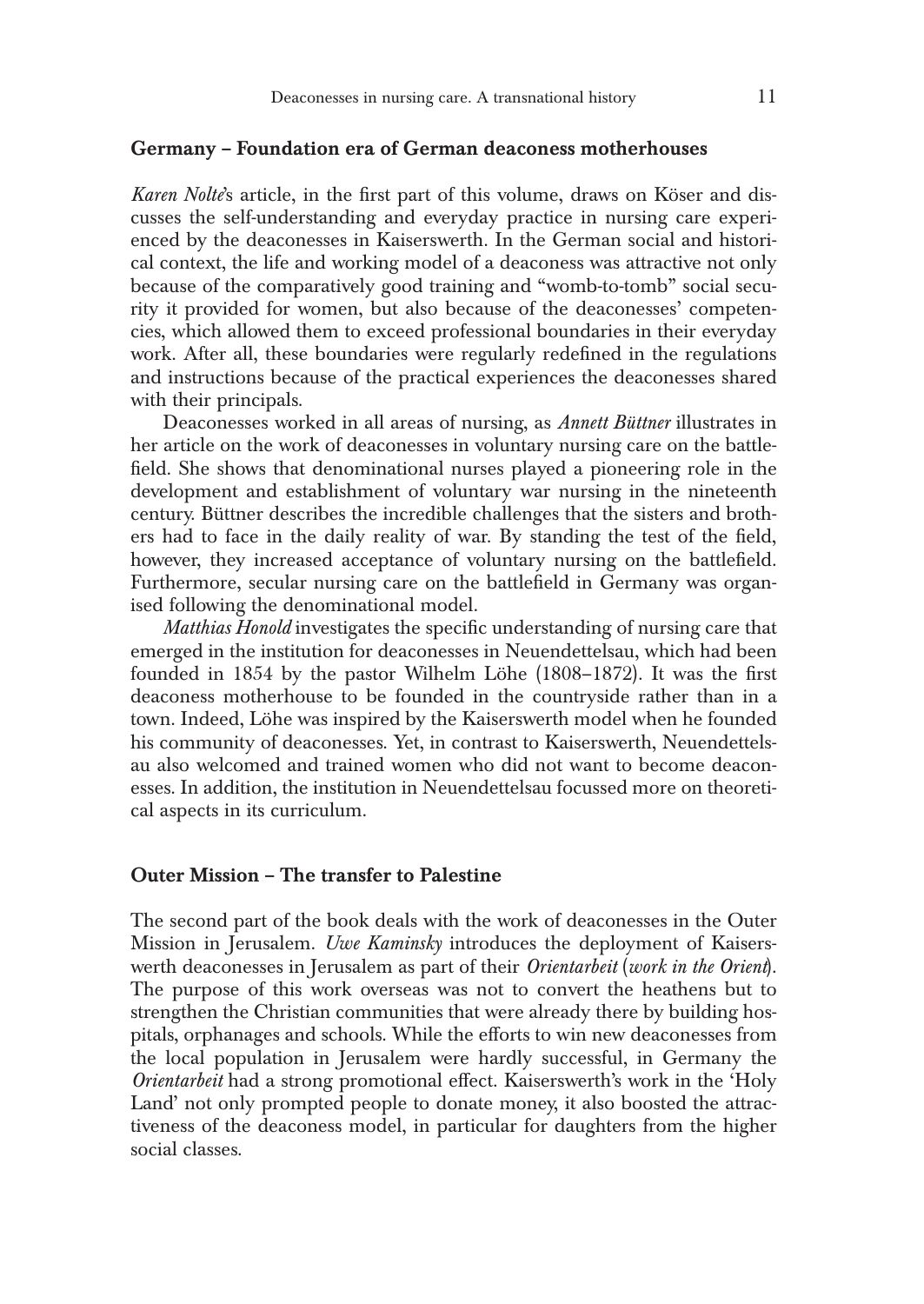*Ruth Wexler* investigates the work of deaconesses in the *Leper Home* in Jerusalem and thus sheds light on a dual transfer: influenced by the model in Kaiserswerth, Hermann Plitt (1821–1900) established a deaconess institute within the context of the Moravian Church in 1866, which in 1883 moved from Gnadenfeld (Upper Silesia) to Niesky (Saxony). In 1874 the first deaconess from the motherhouse was sent to Jerusalem to care for lepers. Until 1950 there were approximately 50 deaconesses who worked in the *Leper Home* in Jerusalem. Wexler analyses the challenges that the sisters had to face in these completely different work and life conditions and how they tackled them.

# Scandinavia – A successful transfer of the German model

The third part of the book focuses on the significance of Scandinavian deaconess motherhouses. *Susanne Malchau Dietz* illustrates that the model from Kaiserswerth was particularly successful in the Protestant countries in Scandinavia. This success story also influenced the structure of the motherhouses in the United States that had been established in the nineteenth and early twentieth centuries with the goal of taking care of the relevant immigrant communities. There were 11 deaconess motherhouses, four of which were of German and seven of Scandinavian origin. Using the example of the *Danish Deaconess Home* in Brush, Colorado, Dietz reveals the strategies that were used to recruit deaconesses from Denmark. She also shows how personal conflicts and power struggles could place a massive strain on everyday life in the communities.

*Pirjo Markkola* examines the significance of deaconesses for the history of caring for the poor and health care in Finland. The first Finnish deaconess motherhouses were established in the 1860s in the south of Finland, in Helsinki and Viborg. These still followed closely in the footsteps of the Fliedner model. They offered the first systematic training in nursing care in Finland. In contrast, the institutions for deaconesses that were founded in the 1890s in Sortaval and Oulu did not adopt the motherhouse model and only offered a significantly shortened training in community care. The reference motherhouse here was not Kaiserswerth but the *Lovisenberg Deaconess House* in Norway. Markkola reveals that community care that was subsidised by the state and Church became the main area of work for the deaconesses. She argues that the self-understanding of the deaconesses, which involved being responsible for both physical and spiritual matters, gave them the necessary flexibility to adapt to changing conditions in the twentieth century.

# Limits of transfer – Great Britain and the United States

The fourth and final part illuminates the less successful history of transfer and investigates the reasons why the deaconess motherhouses gained only marginal significance in some countries. In the United Kingdom, institutions for deaconesses had been evolving from the beginning of the 1860s but they re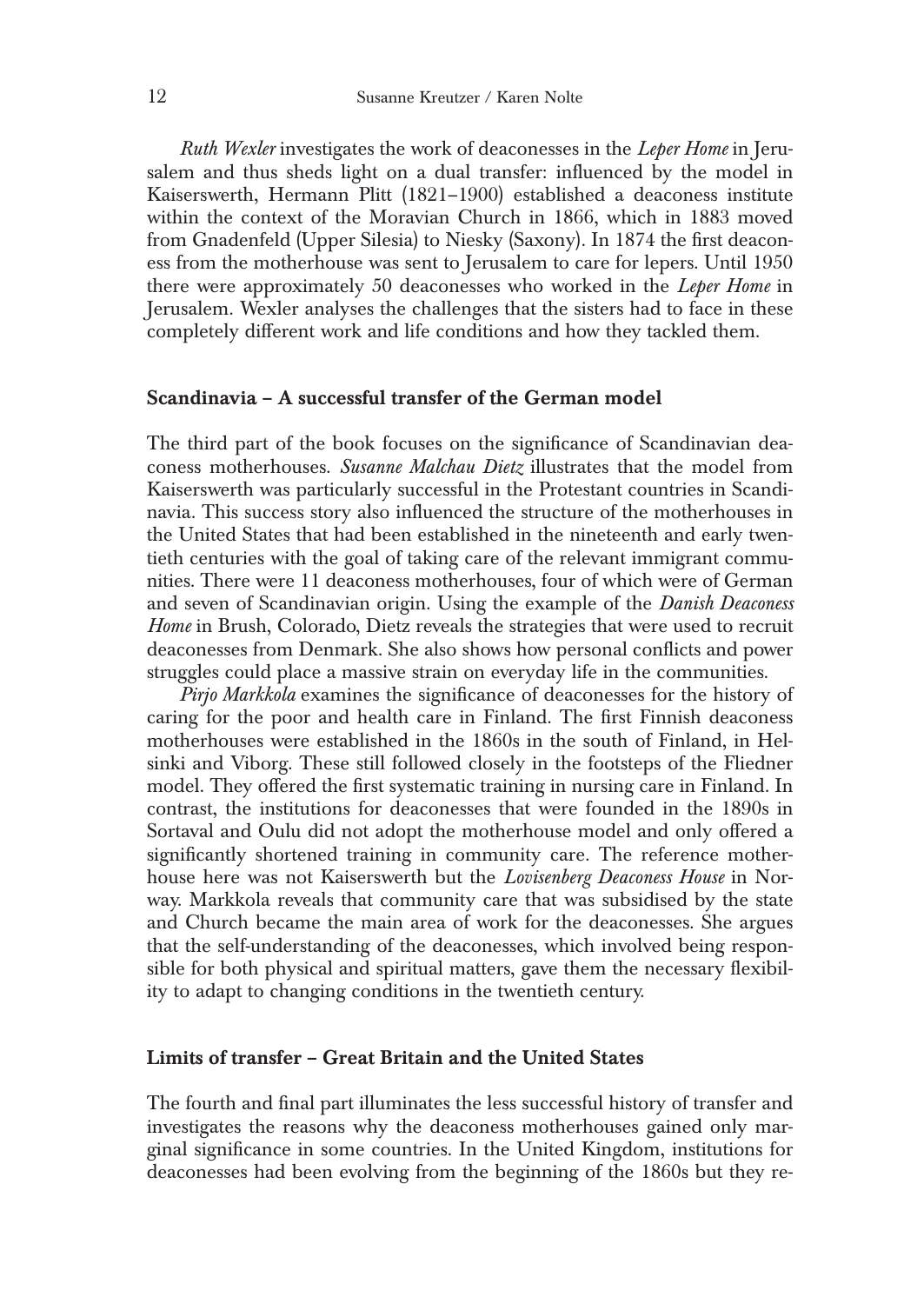mained rather small and were of less significance by comparison. Using the examples of the *London Diocesan Deaconess Institution* and the *Evangelical Protestant Deaconess Institute and Training Hospital*, *Carmen M. Magnion* illustrates that these institutions could not succeed in the highly competitive medical marketplace in the United Kingdom and found themselves in dire straits in terms of funding. When, towards the end of the nineteenth century, the secular model of voluntary hospitals became fully established, there was hardly any demand for deaconesses as nurses in hospitals. The sisters could now work only in community care or in convalescent homes, where their pastoral care was still in demand.

*Doris Riemann* examines the foundation of the deaconess motherhouse in Baltimore in 1885, which specialised in community care, and she comments on the enormous difficulties of this transfer. While the deaconesses there initially looked to the German model and trained deaconesses in the care of body and soul, from the very beginning the motherhouse suffered from having too few new applicants. Furthermore, as early as the beginning of the twentieth century, the understanding of care that the deaconesses promoted came under massive pressure to become more academic and professional. Riemann shows how the deaconesses subsequently departed from their traditional understanding of care and transformed the female diaconate into a modern profession.

Finally, *Susanne Kreutzer* compares the development of the deaconess motherhouses in Germany, Sweden and the United States and uses one example from each country for her investigation: the *Henriettenstiftung* in Hanover, the *Ersta* institution for deaconesses in Stockholm and the *Philadelphia Deaconess Motherhouse* in Pennsylvania that specialised in hospital care. Kreutzer not only analyses the transfer of the German life and work model of the deaconess to those countries, but also the transformation from the formerly holistic understanding of caring for a unity of body and soul into an academic, professional and scientifically based concept of nursing. She analyses these developments within the specific context of each of the modern welfare states.

The present volume is based on an international workshop that took place in Kaiserswerth in 2013. We would like to thank Andrea Thiekötter for her generous support in organising the workshop at the *Fliedner University of Applied Sciences* and all the authors who contributed to this anthology. A special thank you goes to Robert Jütte and the *Robert Bosch Foundation* for accepting this volume for inclusion in the series. We would like to thank the *German Research Foundation (Deutsche Forschungsgemeinschaft)* for its financial support of this publication.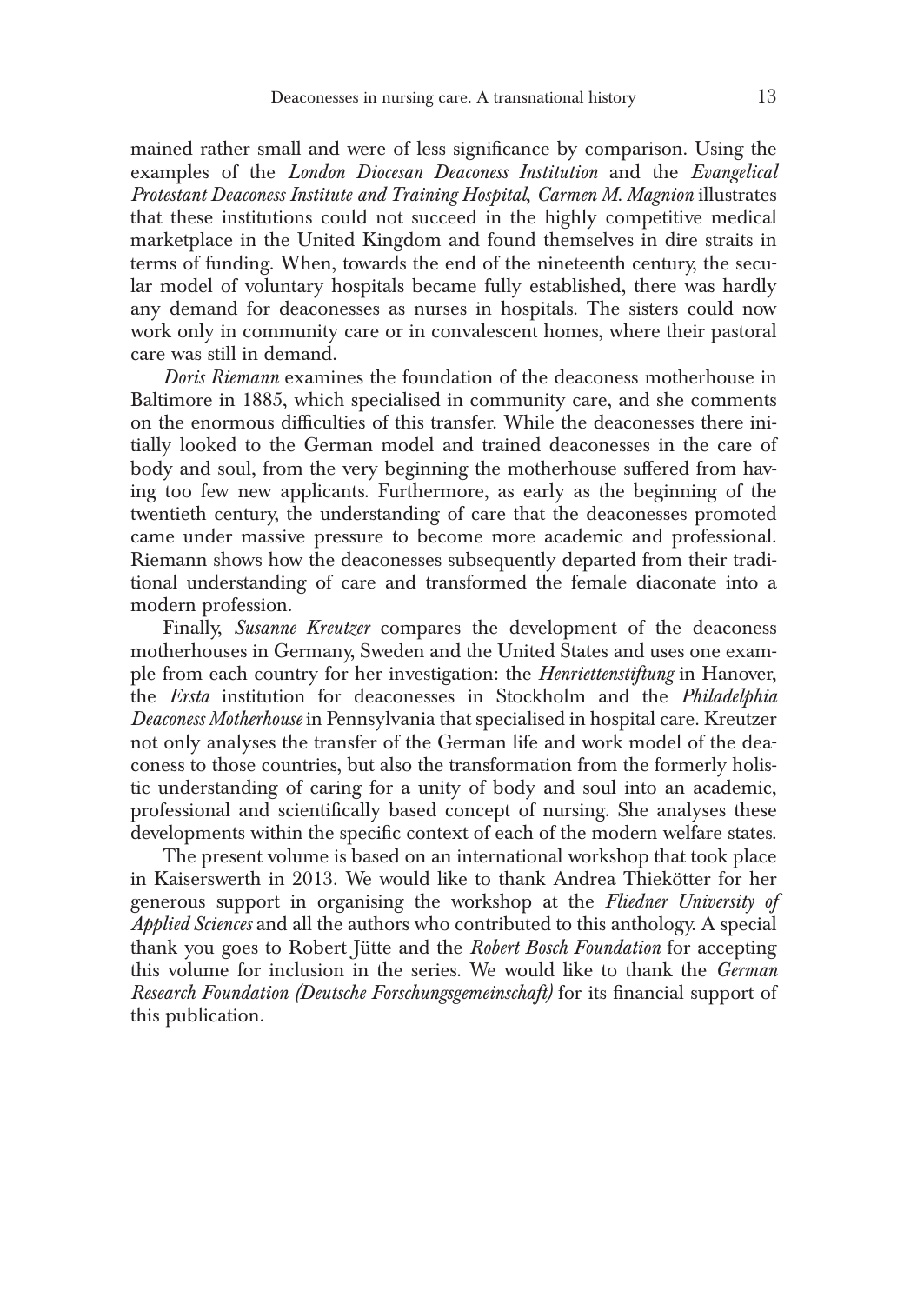## Bibliography

- Andersson, Åsa: Ett högt och ädelt kall. Kalltankens betydelse för sjuksköterskeyrkets formering 1850–1930. Umeå 2002.
- Bischoff, Claudia: Frauen in der Krankenpflege. Zur Entwicklung von Frauenrolle und Frauenberufstätigkeit im 19. und 20. Jahrhundert. Frankfurt/Main; New York 1994.
- Budde, Gunilla; Conrad, Sebastian; Janz, Oliver (ed.): Transnationale Geschichte. Themen, Tendenzen und Theorien. Göttingen 2006.
- Christiansson, Elisabeth: Kyrklig och social reform. Motiveringar till diakoni 1845–1965. Skellefteå 2006.
- Fleischmann, Ellen; Grypma, Sonya; Marten, Michael; Okkenhaug, Inger Marie (ed.): Transnational and historical perspectives on global health, welfare and humanitarianism. Kristiansand 2013.
- Espagne, Michel: Les transferts culturels franco-allemands. Paris 1999.
- Habermas, Rebekka: Mission im 19. Jahrhundert. Globale Netze des Religiösen. In: Historische Zeitschrift 287 (2008), pp. 629–679.
- Hauser, Julia: Waisen gewinnen. Mission zwischen Programmatik und Praxis in der Erziehungsarbeit der Kaiserswerther Diakonissen in Beirut seit 1860. In: WerkstattGeschichte 57 (2011), pp. 9–30.
- Hüwelmeier, Gertrud: Negotiating diversity. Catholic nuns as cosmopolitans. In: Schweizerische Zeitschrift für Religions- und Kulturgeschichte 102 (2008), pp. 105–107.
- Kaminsky, Uwe: Innere Mission im Ausland. Der Aufbau religiöser und sozialer Infrastruktur am Beispiel der Kaiserswerther Diakonie (1851–1975). Stuttgart 2010.
- Köser, Silke: Denn eine Diakonisse darf kein Alltagsmensch sein. Kollektive Identitäten Kaiserswerther Diakonissen 1836–1914. Leipzig 2006.
- Kreutzer, Susanne: Vom "Liebesdienst" zum modernen Frauenberuf. Die Reform der Krankenpflege nach 1945. Frankfurt/Main; New York 2005.
- Kreutzer, Susanne: Nursing body and soul in the parish. Lutheran deaconess motherhouses in Germany and the United States. In: Nursing History Review 18 (2010), pp. 134–150.
- Kreutzer, Susanne: Rationalisierung evangelischer Krankenpflege. Westdeutsche und USamerikanische Diakonissenmutterhäuser im Vergleich, 1945–1970. In: Medizinhistorisches Journal 47 (2012), pp. 221–243.
- Kreutzer, Susanne: Arbeits- und Lebensalltag evangelischer Krankenpflege. Organisation, soziale Praxis und biographische Erfahrungen. Göttingen 2014.
- Malchau-Dietz, Susanne: Køn, kald og kompetencer. Diakonissestiftelsens kvindefællesskab og omsorgsuddannelser 1863–1955. Køpenhavn 2013.
- Markkola, Pirjo: Women's spirituality, lived religion, and social reform in Finland, 1860–1920. In: Perichoresis 9 (2011), pp. 143–182.
- Markkola, Pirjo: Deaconesses go transnational. Knowledge transfer and deaconess education in nineteenth-century Finland and Sweden. In: Fleischmann, Ellen; Grypma, Sonya; Marten, Michael; Okkenhaug, Inger Marie (ed.): Transnational and historical perspectives on global health, welfare and humanitarianism. Kristiansand 2013, pp. 70–89.
- Martinsen, Kari: Freidige og uforsagte diakonisser. Et omsorgsyrke vokser fram 1860–1905. Aschehoug 1984.
- Mettele, Gisela: Eine "Imagined Community" jenseits der Nation. Die Herrnhuter Brüdermeine als transnationale Gemeinschaft. In: Geschichte und Gesellschaft 32 (2006), pp. 45–68.
- Middell, Matthias: Kulturtransfer und Historische Komparatistik. Thesen zu ihrem Verhältnis. In: Comparativ. Zeitschrift für Globalgeschichte und vergleichende Gesellschaftsforschung 10 (2000), pp. 7–41.
- Nelson, Sioban: Say little, do much. Nursing, nuns, and hospitals in the nineteenth century. Philadelphia 2001.